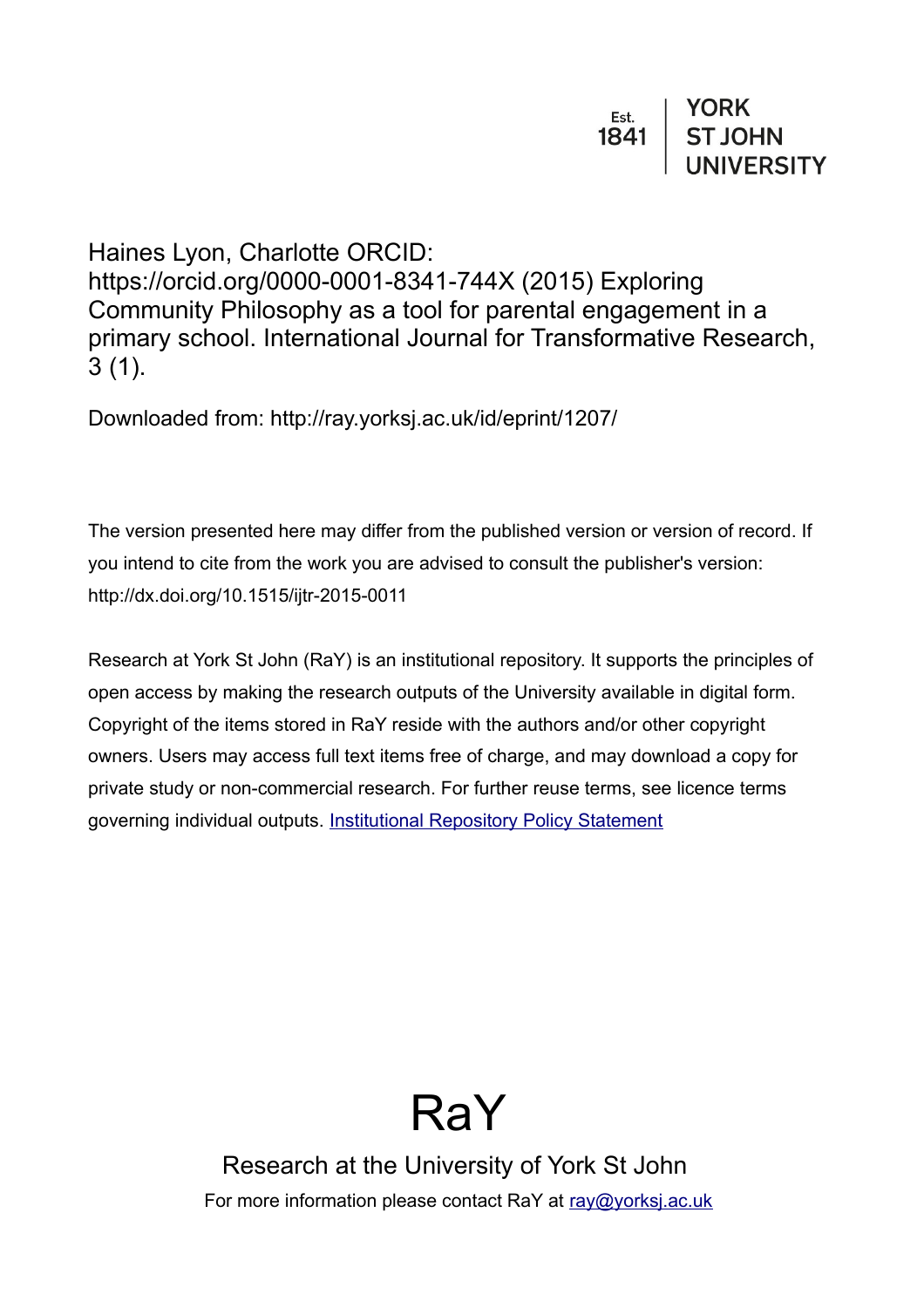#### **Research Article Contracts Contracts Contracts Contracts Contracts Contracts Contracts Open Access**

#### IJTR 2015; 3(1): 39-48

# **Exploring Community Philosophy as a tool for parental engagement in a primary school**

DOI 10.1515/ijtr-2015-0011 received June 2015; accepted September 2015

**Abstract:** In this paper, I will reflect on the initial reconnaissance, action, and reflection cycle of my doctoral research, exploring Community Philosophy as a tool for critical parental engagement in a primary school (Elliot, 1991). I will examine how I reflexively engaged with my influence on participants, which then significantly influenced the framing of, and the planning for, the second action research cycle.

The challenges that the initial stages of my research have presented will be considered using Herr and Anderson's five components of validity (Herr and Anderson, 2014). I then use the four Chronotopes of Research developed by Kamberelis and Dimitriadis (2005) to discuss the implications for my understanding of positioning, authenticity and transformation, and the resultant reframing of my research.

In order to set the context for my research, I begin by giving a brief overview of my own interest in 'democratic voice'. This is followed by an exploration of the current 'closing the gap' discourse in English education (OFSTED, 2013; Social Mobility and Child Poverty Commission, 2014; Wilshaw, 2013), to demonstrate how parental engagement has become individualised, lacks democratic voice, and often valorises middle class parents. Hence I will argue that there is a need for a more democratic and collective model of parental engagement, and make a case for justifying Community Philosophy as a possible model.

**Keywords:** Community philosophy, parental engagement, primary school, critical participatory action research

# **1 Introduction**

With a background in community work, democratic voice has always been important to me. Particular projects have included: working with young people to shape council environment policy; building relationships between an Age Concern Day Centre, the local church and the primary school; and working with churches to shape National Minimum Wage legislation.

More recently I have worked as a grass roots craft tutor with the Craft Guerrilla Collective in London and with locals in North Yorkshire. We have endeavoured to provide space for ideas and points of entry for those who are sometimes excluded from the traditional craft establishment. This has included pop up workshops in cafes, pubs and nightclubs and the use of readily available materials rather than expensive 'professional' equipment. There is an emphasis on participants sharing ideas, teaching each other and shaping future workshops.

When my children started school, I was struck by the lack of voice parents had. There were opportunities to raise money, to fill in homework books, and in primary schools to volunteer to work with children. However, too often parents are placed in a supportive role rather than being a person who might have something to offer a dialogical relationship. Whilst the word 'partnership' is often espoused, one side of the partnership, the school, has more influence than the other.(Reay, 2008; 2006; Vincent, 1996; Vincent and Tomlinson, 1997; Westergård and Galloway, 2010).

Whilst it is possible to become a parent governor (I am vice chair of governors at my daughters' school), these roles are diminishing. New regulations in 2012 laid down the expectation of all English maintained schools to reconstitute their governing bodies by 2015 (Department of Education, 2015). As a result most governing bodies have become smaller, with fewer parent governors. In addition, there is an emphasis on the skills set of governing bodies rather than representation, providing for an increasing professionalisation of governors (Wilkins, 2014). This echoes McClain's criticism of schools assuming that only certain parents (middle class professionals) are able to

© 2015 Charlotte Haines Lyon published by De Gruyter Open

This work is licensed under the Creative Commons Attribution-NonCommercial-NoDerivs 3.0 License.<br>-

**<sup>\*</sup>Corresponding author: Charlotte Haines Lyon**, Post Graduate Student, York St John University, UK. Email: c.haineslyon@yorksj.ac.uk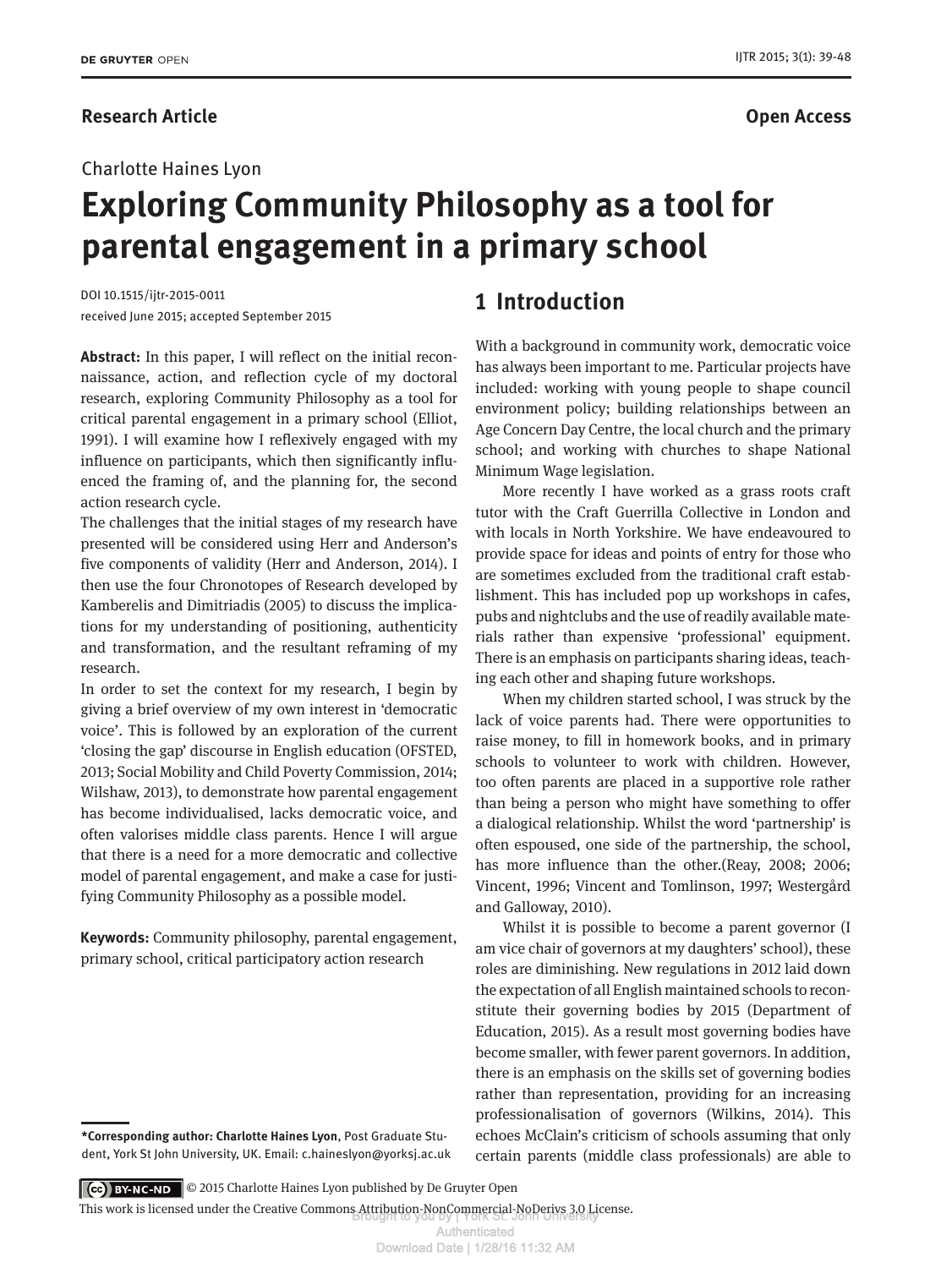be involved in "educational strategizing" (McClain, 2010: 3075).

A further erosion of democratic voice for parents was demonstrated by the current Education Secretary, Nicky Morgan, pledging to remove the right of parents to have a judicial review of a school's enforced conversion to an academy (Adams and Perraudin, 2015). It appears that parent voices are rarely valued beyond the individual relationship between the school and child, too often assumed to be homogenous, and that some voices are seen as more acceptable than others (Lumby, 2007; McClain, 2010: 3075; Reay, 2008).

# **2 Closing the Gap**

In recent years, 'closing the gap' has become central to education policy. The UK has performed badly in international tables charting inequality. Many agencies have demanded action to close the gap between the most deprived children and their peers (Department for Children, 2008; 2009b; 2009a; Department for Education, 2011; Field, 2010; H M Government, 2011; Milburn, 2014; OECD, 2010; Save the Children Fund, 2012; Social Mobility and Child Poverty Commission, 2014).

A common theme to reports and speeches on 'Closing the Gap' is that parents have a role to play. However, such a role is ill-defined and problematic; demands for various forms of parental engagement ignore deep structural inequalities or the need for resources. Furthermore, terms such as 'deprived', 'disadvantaged' and 'free school meals eligibility', are conflated with 'working class' (Perry and Francis, 2010). Much of the discourse places parents, especially poor and/or working class parents in deficit and assumes they have no or little agency, let alone a will or ability to aspire to and achieve more. The Chief Inspector of Schools in England asserts that for disadvantaged pupils, "poverty of expectation is a greater problem than material poverty" (Wilshaw: 3, emphasis in the original).

Both OFSTED and the Social Mobility and Child Poverty Commission have said that effective parenting and specific parenting styles are key to closing the gap, and advocate attention is paid to parenting (OFSTED, 2013: 36; Social Mobility and Child Poverty Commission, 2014). This seems to individualise the problem and blame parents without any regard to the structural problems that may be affecting parents.

It was also suggested that "Parents have a responsibility to move into employment where they can reasonably be expected to and take steps to increase their earnings to protect living standards . . ." (Social Mobility and Child Poverty Commission, 2014: 6). This seems particularly perverse in an age of austerity, where public sector pay is effectively frozen. Furthermore, it is clear that aspiration is individualistic and not socially and community orientated (Jones, 2015).

However, there are now an increasing number of voices critiquing the individualistic discourse in education and arguing for a more collectivist approach (Perry and Francis, 2010; Reay, 2012). Hartas advocates an approach "which considers parents to be capable of acting and thinking together to tackle inequality in ways relevant to their communities" (Hartas, 2012: 4).

My research builds on such a collective imperative, by way of starting a Community Philosophy Group within a school community. Participating parents and carers are critically exploring issues pertaining to parental engagement and closing the gap. The initial participants are working collaboratively work with me on the project, and it is hoped they will increasingly facilitate the group, and eventually sustain it themselves. Closing the gap has been chosen as a focus, as it provides much to discuss and critique in terms of the shape of parental engagement.

Furthermore, critical discussion of closing the gap may benefit the community, as research has shown that parental engagement shaped within local communities is most effective (Desforges and Abouchaar, 2003; Dyson A et al., 2010; Goodall et al., 2011; Mongon, 2013; Perry and Francis, 2010).

### **3 Community Philosophy**

Community Philosophy (CP) is a form of group discussion that critically explores concepts, builds arguments, engages in reflection, and considers possible action to be taken by participants. It is related to Philosophy for Children (P4C) which is used extensively in schools (SAPERE, 2015).

As with P4C, developed by Matthew Lipman, CP draws on Socratic questioning to examine the world around us and works with a similar methodology, including: a stimulus, setting a philosophical agenda, and dialogue. Both P4C and CP value action as an outcome, whether individual or collective, rather than a specific consensus. It is for this reason I wanted to use it for parental engagement, as it takes a collective parents meeting beyond being a "moaning shop" (a key concern of both the headteacher and the parents with whom I am working).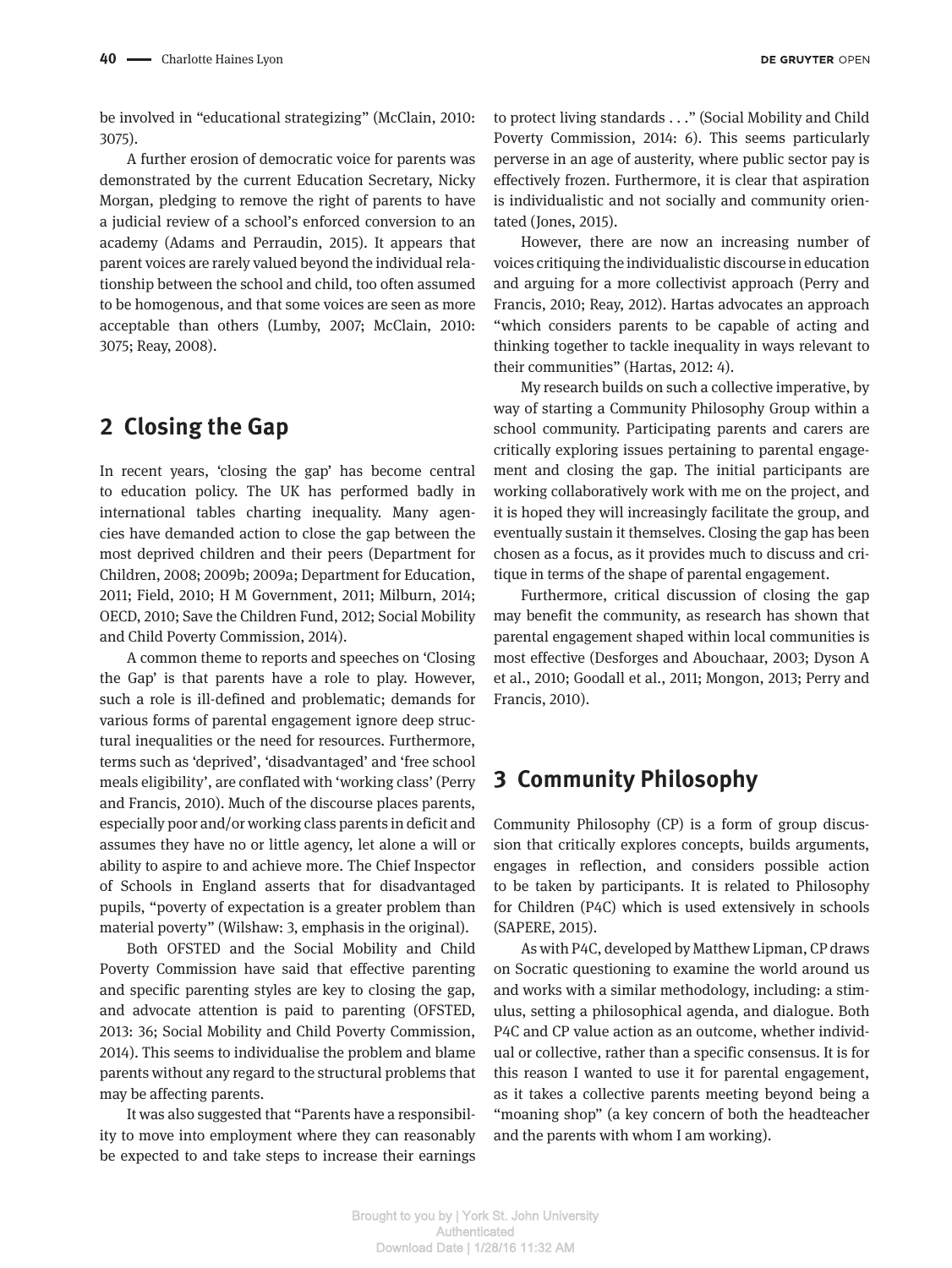The name 'Community Philosophy' emphasises the community that the group is *situated in,* rather than the community of inquiry that the group may become. Tiffany argues that this implies that the community is the actor rather than passively receiving philosophy (Tiffany, 2009: 22). Again it was important to me to have a model of parental engagement that placed the parents as actors rather than victims or people lacking competence, thus needing something doing to them. Because of my own background experience and values, I believed it was also important to have a model that valued the community, rather furthering the discourse of individualism. In fact Lipman, when developing Philosophy for Children, argued that his method valued "reasonableness" over "rationality", as the former implies that participants had to take other people in to account (Lipman, 2011).

Lipman drew on Dewey's idea of democracy being ". . .more than a form of government; [but rather] primarily a mode of associated living, of conjoint communicated experience." (Dewey, 1916: 87). Furthermore, Benhabib and Yeatman argue that there is a need for collective critique of institutions and authorities, and deliberation of different voices, in order to determine what is good, and also to legitimise such establishments (Benhabib, 1996; Young, 1996). I believe that CP might play this kind of role within the school community.

It was with all this in mind that I developed a plan to work with parents at a primary school to start a Community Philosophy Group. One of the aims of CP is that participants increasingly become responsible for facilitating the group; and similarly I am hoping that parents will start to facilitate the group, so that in the long term it will become self-sustaining (SAPERE, 2015).

#### **4 The Research Project**

The aim of my research project is to examine Community Philosophy as a tool for critical engagement of parents and their collective voices in a primary school. The community chosen is part of a coastal town, as coastal towns were specifically mentioned by OFSTED as problematic regarding having a large attainment gap between the poorest children and their peers (OFSTED, 2013).

The research will seek to answer the following research questions:

- How can CP provide a forum for group discussion and development of collective parental voices?
- How, if at all, does CP allow problematising and reshaping of parental engagement?
- How, if at all, can CP enable parents to develop strategies and actions to further develop parental engagement in the school community and its wider community?
- How, if at all, does CP encourage action taking that promotes social justice within the school community?
- How does CP affect parental participation, especially with regard to unheard voices?
- How, if at all, does CP foster harmonious relationships within the school community?
- How can CP become self-sustaining in the setting?

The research is promoting democratic principles, catalysing action, and also attempting to counter the individualism seemingly encouraged in education. Therefore it was imperative to employ a research methodology that does not claim to be 'objective', but instead embraces the significance of values in the research process; and in this particular context, recognises the significance of political values. Action Research met these criteria. As Gergen and Gergen argue: "It is not the task of the action researcher to describe *the world as it is*, but to realize visions of *what the world can become*" (Gergen and Gergen, 2013: 167).

Action Research includes a range of different approaches to value-based research, including Practitioner Research, Co-operative Inquiry, Action Science, Community Action Research and Participatory Action Research (Herr and Anderson, 2014; Reason and Bradbury, 2008; Stringer, 2014). The common thread is the reflective cycle or spiral in which the researcher, and in many cases the participants, make a plan, followed by action, reflection and then more planning (Kemmis et al., 2014; Koshy, 2009; Opie and Sikes, 2004; Stringer, 2014).

Kemmis et al have developed the idea of 'Critical Participatory Action Research', which emphasises the critical nature of "exploring social realities in order to discover whether social or educational practices have such untoward consequences" (Kemmis et al., 2014: 16). This understanding of Critical Participatory Action Research seemed particularly appropriate for this project, as the aim of the Community Philosophy group is not simply to devise actions, but also to explore critically the world around it. The nature of such critical exploration will be further explored later.

Whilst Greenwood and Levin argue that the furthering of democracy is an imperative for Action Research, some action research is far more practitioner centred (Greenwood and Levin, 1998). As the focus of my research is not solely my own practice, but that of a group of us working together, it felt important to emphasise this by developing the idea of "participatory action research".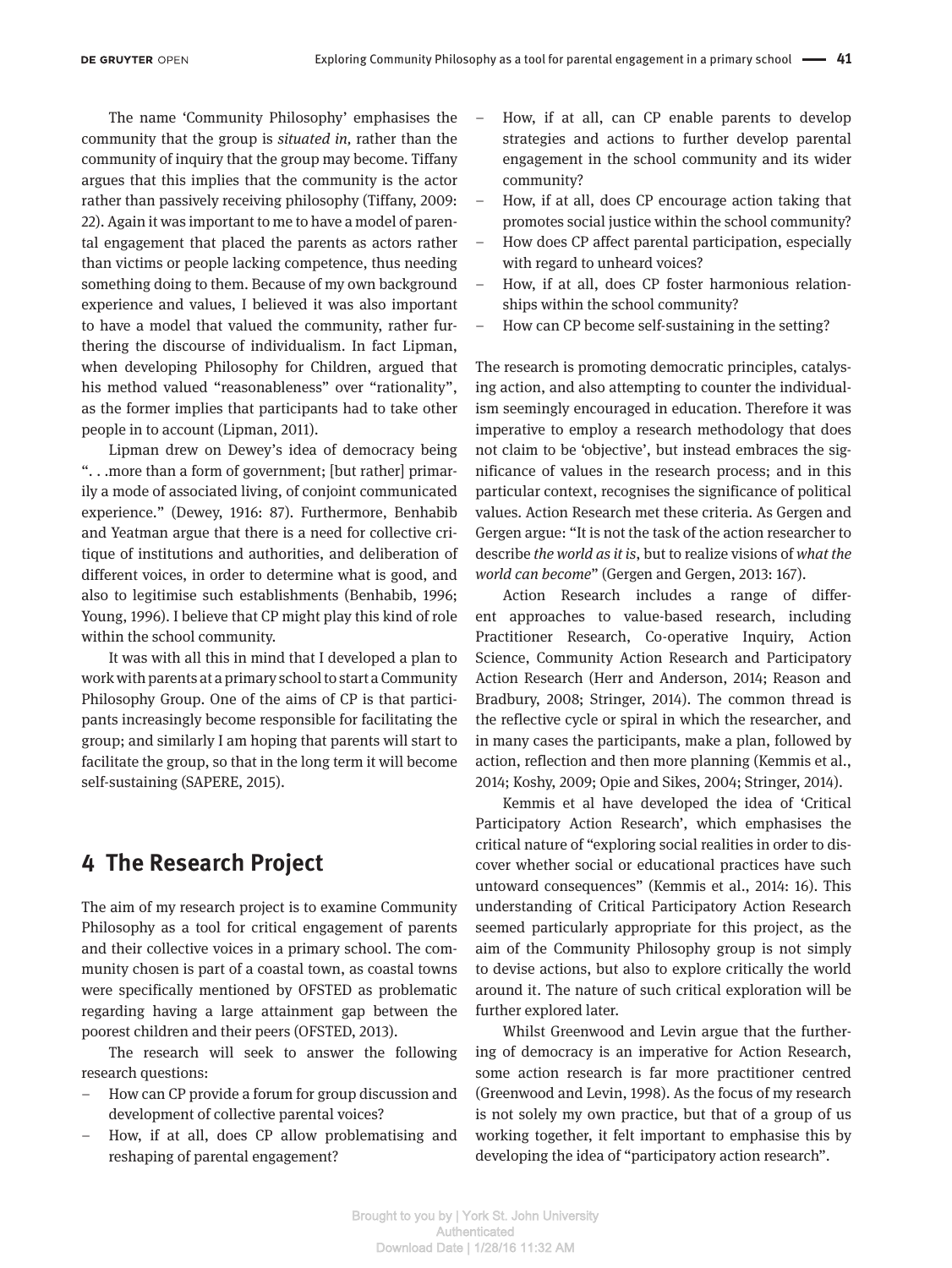However the research is not just action, but is also central to my PhD. The process of researching therefore needs to meet the rigorous standards of doctoral study, and to make an original contribution to knowledge. It is this tension between the academic standards required of me, and the very different needs of other participants, that has provided the most interesting food for thought as a researcher. The next section will explore this further.

# **5 Validity, Reflexivity and Preliminary Fieldwork**

Herr and Anderson claim that in Action Research there are five components to validity; process validity, democratic validity, catalytic validity, dialogic validity, and outcome validity (Herr and Anderson, 2014). This section uses each of these components as a heuristic device to explore how I grappled with concerns about the research, including mitigating reflexive strategies to show how they played out in the preliminary fieldwork.

The fieldwork discussed below comprises:

- two informal ad hoc interactions with parents at a nursery singalong, which aimed to gain information as to how best set up a Community Philosophy Group.
- one meeting, arranged in conjunction with the headteacher and three parents and guardians, to explore setting up a CP group.
- the first CP meeting.

# **6 Process Validity**

Herr and Anderson argue that process validity requires research to demand "ongoing learning" which in turn implies the need for a "series of reflective cycles that include the ongoing problematization of the practices under study?" (Herr and Anderson, 2014: 68)

To help address process validity, I have built in reflective cycles throughout the project using personal reflexive strategies, but also group reflection alongside triangulation which will involve interviews with participants and the headteacher. Whilst there is a reflective process involved in every group meeting, I will also build in a wider cycle every few meetings, in which the whole group reflects on its work and plans for the next stage.

As Bolton argues, reflexivity enables the researcher to make "aspects of the self strange" (Bolton, 2010: 14). This in turn allows the researcher to scrutinise their

positioning, the assumptions that they are bringing to the work, and the interplay of power. It also helps to mitigate co-option and manipulation, however deliberate or unwitting, by putting distance between the researcher and their actions and thoughts, and providing opportunities to identify areas of concern.

Whilst the whole project will have particular cycles of reflection, planning and action, the following strategies will be used throughout. My aim is to allow different understandings of my research practice to be gleaned, in order to address issues as they arise or even pre-empt them.

- 1. Reflexive journaling: writing freely after events and carrying out specific writing exercises. Reflexive writing also takes place during and after transcribing and at other points in the process. It allows me to continually challenge my assumptions and values and has led to changes in my research practice which will be discussed later.
- 2. Reflection within the CP process. There will be reflection within individual CP sessions; part of every CP session is dedicated to reflection on that particular session by participants. This would include the participants considering who is missing from the group. Missing voices might include people such as head teachers and other stakeholders as well as parents. At the first CP meeting, a participant said they would like to see teachers at the meeting at some point in the future.
- 3. Dialogic Inquiry Tool: An aide memoire will be used, based on the Dialogic Inquiry Tool developed by Reznitskaya (2012: 450) to evaluate the dialogue within Philosophy for Children sessions. Part of the tool is shown below: it includes questions about the quality of authority, questioning, feedback and explanations within the group.

I use the term 'aide memoire' advisedly, as I am not convinced that individual scores are helpful in terms of a precise measurement. However, it does highlight areas that might be problematic or that have changed over time, and also helps to plan for future sessions.

Using this after the first CP session helped me realise that I was so concerned about not controlling the session, I had not facilitated and led enough, considering it was the start of the process. I hope that later in the project, the group will use this tool to evaluate the working practices together, as part of a wider reflective cycle.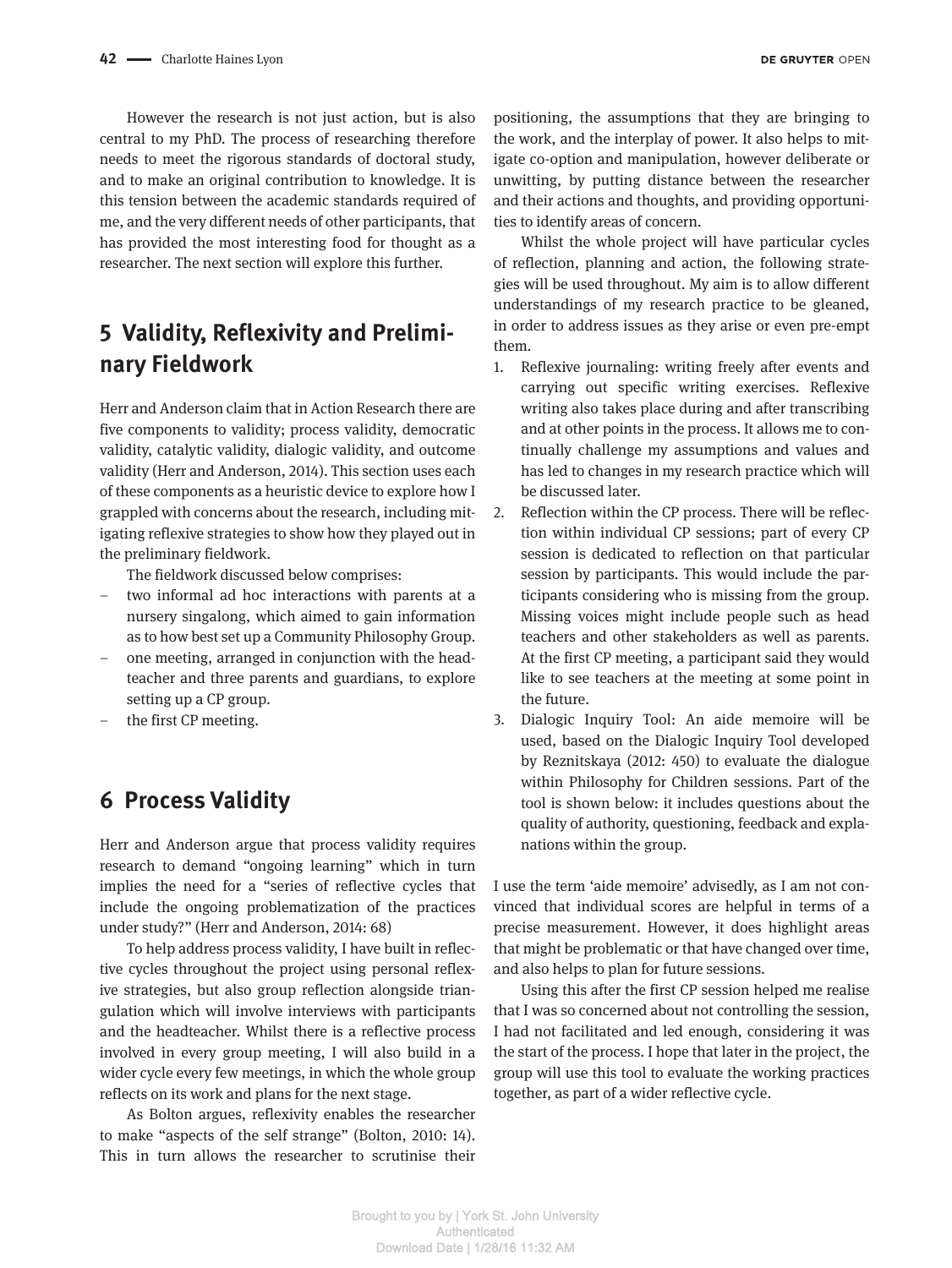| Indicator      | Monologic                                                                                                                                                                                                                        | 3, 4                                                                                                                                                                                                                                                                                | <b>Dialogic</b>                                                                                                                                                                                                                       |
|----------------|----------------------------------------------------------------------------------------------------------------------------------------------------------------------------------------------------------------------------------|-------------------------------------------------------------------------------------------------------------------------------------------------------------------------------------------------------------------------------------------------------------------------------------|---------------------------------------------------------------------------------------------------------------------------------------------------------------------------------------------------------------------------------------|
| <b>Ratings</b> | 1, 2                                                                                                                                                                                                                             |                                                                                                                                                                                                                                                                                     | 5, 6                                                                                                                                                                                                                                  |
| 1. Authority   | [Facilitator] has exclusive control over There are occasional opportunities<br>discussion content and processes.<br>She or he nominates participants,<br>asks questions, initiates topical<br>shifts, and evaluates the answers. | for [participants] to freely engage in<br>the discussion. These are rare and<br>involve only a few [participants].<br>Most of the time, the [facilitator]<br>controls turn-taking, prescribes topic<br>choice, and reshapes the discussion<br>to align with specific fixed content. | [Participants] share major<br>responsibilities for the process and<br>substance of the discussion. They<br>manage turns, ask questions, react<br>to each other's ideas, suggest topical<br>shifts, and propose procedural<br>changes. |

**Figure 1:** (Reznitskaya, 2012: 450)

# **7 Democratic Validity**

It is essential that this research is democratic in name and practice. Whilst using terms such as participation and democracy, it is still possible to side-line and misappropriate participants' words and actions. For example the school and I could say that we had worked with parents, when in fact we technically listened to them, but ignored them. I was anxious to avoid co-option, despite exhortations of democracy and participation (Denzin, 2010; Fals Borda, 2013; 2006; Freire, 1982; Gergen and Gergen, 2013; Herr and Anderson, 2014).

It will be essential to foreground my research and PhD at every CP session, so that people don't forget it is not simply a CP group. Nevertheless, I am keen to involve participants coding transcripts further down the line and "member check" where practicable (Torrance, 2012). Due attention will be paid to those whose voices are being heard, and in turn reported. Are they happy with how their voices are used in my research?

Initially, I was very concerned about my status as an outsider. It seemed particularly strange to be carrying out critical participatory action research as an outsider; was it possible to be truly participatory when I was making an intervention in a school community that I did not know? Would it be a case of an outsider influencing a group of people who had no influence on the research?

Herr and Anderson argue for a "Continuum of insider/ outsider Positionality" of 1-6; 1 being an insider researching one's own practice and 6 being an outsider studying insiders (Herr and Anderson, 2014: 44ff). I placed my positionality as 5, "Outside in collaboration with insiders", but would hopefully move towards 4, "Reciprocal collaboration" for at least some of the project. Towards the end of the project, during the handover phase, the positionality might move further to outsider status.

A further concern regarding relationships was manipulation. As Duncombe and Jessop warn, there is a risk of manipulation in order to achieve results (Duncombe and Jessop, 2002). Having a community work background, I am experienced in building friendly relationships, but do I risk commodifying rapport and friendly relationships with participants in the name of collaboration, in an attempt to get the results I want? I hope that both the group reflection processes and my own reflexive journaling will help mitigate this.

With reflexive strategies in place, I had written extensively beforehand about my assumptions and concerns. I felt prepared to meet with parents; however, as I drove to the singalongs, I realised that I hadn't prepared how to say hello to them or how to introduce myself or my research. How was I going to hook them? "Hook" seemed obviously inappropriate and panic ensued.

On entering an anteroom full of families waiting to watch their children sing, I realised that this was my chance to talk to parents, and I wasn't going to be introduced by anybody else. Consequently, I stumbled through the first 10 minutes, and repeated the exercise in the afternoon with a little more aplomb.

Having committed to reflexive journaling throughout the research, after each session with parents, I sat down and wrote. Following Bolton's advice, I wrote freely for 10 minutes, and then I wrote letters that I imagined the people I spoke to might write to me (Bolton, 2010). This was illuminating. One realisation was that, having endeavoured not to "hook" people, I had not, in the process, made much sense in explaining the research. I was apologetic about wasting their time. I had assumed no interest. I had assumed they would be suspicious of someone from university, or someone from outside. All of these, of course, revealed unrecognised assumptions of my own.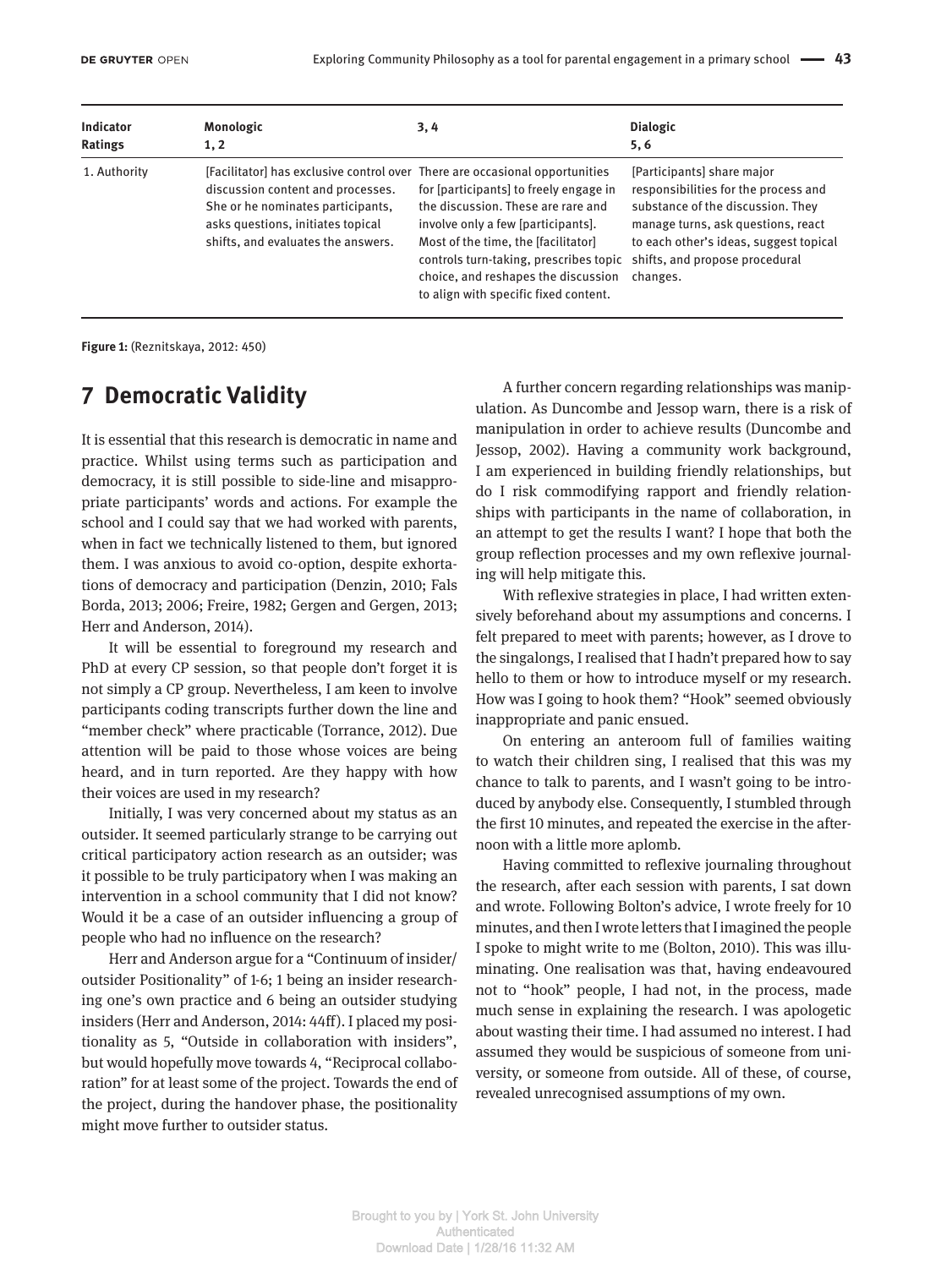# **8 Catalytic Validity**

This refers to how both the participants and the researcher critique and act upon their situation. What is the transformation that is experienced? I realised my discomfort at regarding "hook", was in trying to explain to people that they were victims, and Community Philosophy was going to save the day. As I researched issues around 'closing the gap', I became increasingly angry at the government, OFSTED and the Social Mobility and Poverty Commission's rhetoric on parental engagement. The positioning of parents either as feckless or inept, especially if they weren't middle class professionals exasperated me. I saw them as victims of the "system".

Kemmis and Mactaggart claim that participatory action research enables dialogue and "a collaborative practice of critique" (Kemmis and McTaggart, 2008: 297). I built on this and began to see the project using CP as a way for participants to discover the malevolent discourses at work, and the assumptions the government were making about parents. I hoped that parents would rationally critique this, discover the truth, and come up with a better plan. I saw this as following a Freirian route to conscientization (Freire, 1972). However I began to take heed of Gillies and Alldred warning against the dangers of assuming "false consciousness", and recognised that it is possible that C P exacerbates this danger, as it emphasises rational critical discussion (Gillies and Alldred, 2002).

# **9 Dialogic Validity**

Dialogic validity refers to the need for my research to engage with some form of peer review with other researchers, not just with participants. Supervision, exploration with fellow students, and engagement with the Collaborative Action Research Network at my university help me work towards this.

After the first CP meeting, a participant withdrew from the project expressing concern that it would become "a slagathon" about the school and she felt disloyal. A "slagathon" was exactly what I hoped that the CP process would prevent, hence I was utterly disappointed that I had seemingly failed with this participant. As the consent process had emphasised the right to withdraw, I felt unable to pursue this with them.

Talking this through with fellow action researchers and also at a faculty seminar, I was helped me to understand that both I and the participants hold a multitude of positionalities. Mine include being a student, mother,

feminist, socialist, and political debater. Different participants will hold a wide range of positionalities between them, including experiences of debate and critique. As Vincent argues, "In a culture of public political passivity we are not used to voicing our opinions publicly and in relation to others" (Vincent, 2012). I am now considering how to negotiate the multiple positionalities of participants as well as my own.

#### **10 Outcome Validity**

Tiffany asserts that Community Philosophy can only be judged by the actions that it leads to, rather than the reasoning that occurs within (Interview in Evans, 2012). Outcome validity assesses whether the intervention worked; did it achieve what it set out to do?

Whilst I will be using the answers to my research questions as part of outcome evaluation, Torrance raises the question, for whom has the research worked? (Torrance, 2012). Has the new knowledge gained benefitted the participants as well as me and/or the school or other authorities? This highlights the importance, not only of ongoing group reflection, but also the need for interviews with some participants and the headteacher to understand how they think the research may have "worked".

#### **11 Implications of the process so far**

This preliminary fieldwork, together with a disciplined reflexive journaling process, has helped me to readdress my positioning and that of the participants, and in turn my understanding of influence. Furthermore it has actually led to a shift in the framing of the research.

Kamberlis and Dimitriadis have developed four chronotopes or typologies of research:

- 1. Objectivism and Representation
- 2. Reading and Interpretation
- 3. Skepticism, Conscientization, and Praxis
- 4. Power/ Knowledge and Defamiliarization (Kamberelis and Dimitriadis, 2005: 26)

Objectivism and Representation relates to a more positivistic scientific type of research in which objective truths can be found. Reading and Interpretation encompasses a more social constructionist understanding of research, in which truth is mediated by language and somewhat relativistic compared to the absolutist truth of the first Chronotope.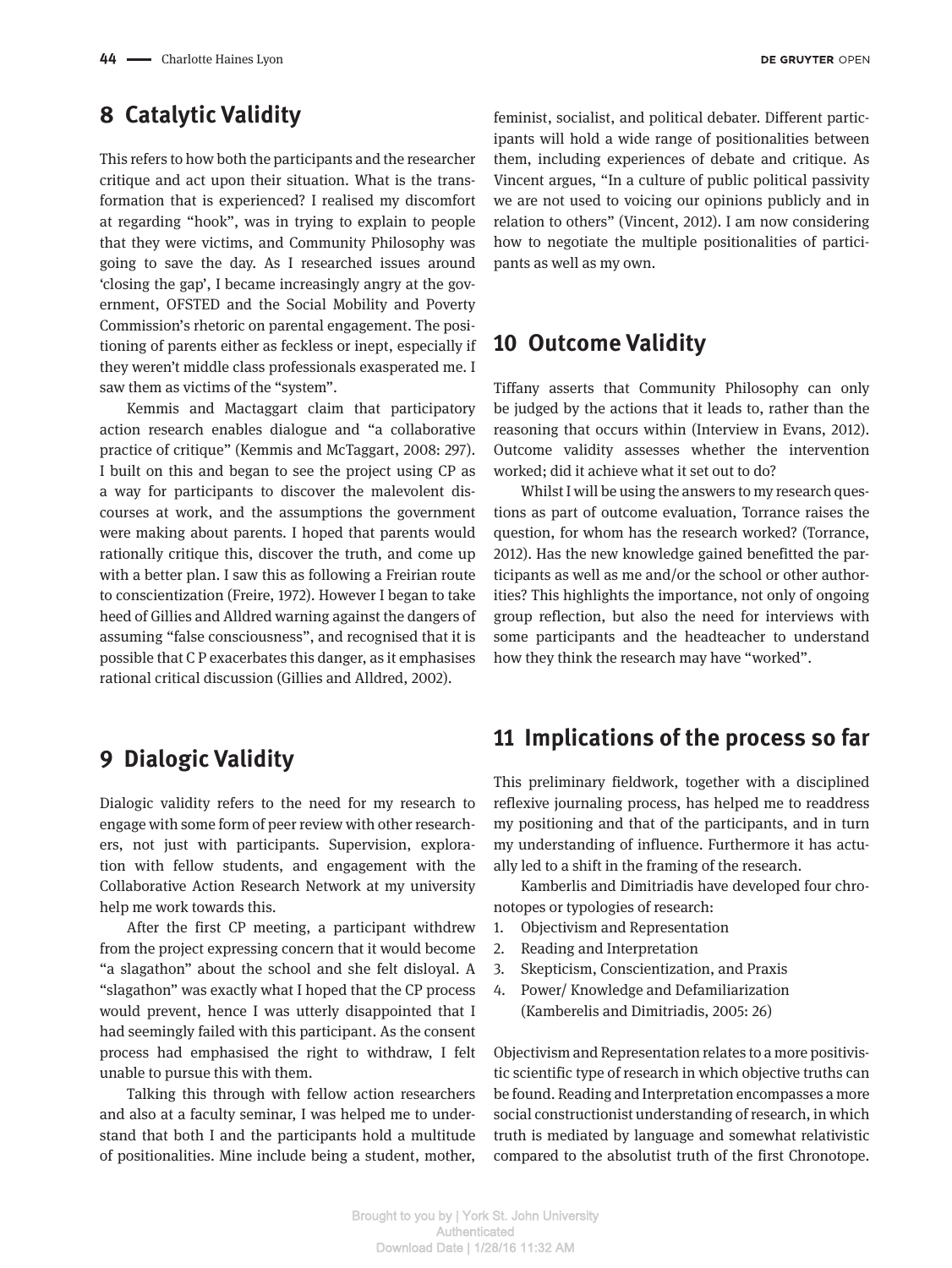The third Chronotope draws on the Critical paradigm, in that it critiques ideologies present within the constructed knowledge and the power dynamics. There is Freirian critical exploration of a situation with rational dialogue thus seeking enlightenment and conscientization.

I originally argued that my research fell mainly into this third chronotope and was assuming that the Community Philosophy would help parents to use the process of rational dialogue to unmask the unjust workings of the government and other powers that be. Through this process of conscientization and enlightenment, the participants would be able to take action to recreate more just and workable models of parental engagement.

I would now argue that the research is about co-constructing new possibilities regarding parental engagement which fits more with chronotope 4 of Power/ Knowledge and Defamiliarization. Placing people as victims denies them of the agency and assumes they are not already resisting structural oppressions (Doucet, 2011 ; Robinson and Gregson, 1992). This chronotope recognises that power is fluid, and people have the agency to act although they will also be affected by structures. Reflexivity provides defamiliarization which helps identify structures and discourse, and examine new possibilities for working (Kamberelis and Dimitriadis, 2015; 2005). The process of reflexivity and distanciation so far in my research has enabled me to see where my assumptions have caused problems and helped me identify new ways of working.

Instead of placing participants as victims of a system that they can rationally endeavour to overthrow or release themselves from, I am considering participants as colleagues who may be able to help me find appropriate local possibilities of working. It is the myriad of different experiences that they bring, that help the project to be more likely to find effective strategies for parental engagement.

## **12 Authenticity**

As a result of this shift in chronotope, I reframed how I was explaining the research to parents. Now I simply needed to explain that I wanted to work with them to find effective methods of parental engagement that were appropriate to their situation, with a view to helping close the gap between the poorest children and their peers. Furthermore, previously I had been uncomfortable in using the term Community Philosophy as it sounded too academic and possibly alienating. Now I was much more comfortable in using it as it wasn't a tool for emancipation, and yet again placing participants as victims to be

'saved'. Rather I want to use Community Philosophy because I believe the methodology encourages debate and reflection in a way that helps mitigate power dynamics, and also encourages action rather than simply moaning. This felt far more authentic and easier to articulate.

Gergen and Gergen argue that such authenticity is essential to Action Research, in that the researcher articulates their values, in contrast to positivist researcher traditions in which the researcher is apparently neutral or even value free. They make the useful point that there is a difference between saying: "these are my values, and my research is trying to do this because I think it will work for the common good", and "I proclaim the universal good." (Gergen and Gergen, 2013: 165)

Armed with a more coherent strategy at the meeting with the head and three parents and carers, I simply told the parents and carers about my research, what I was doing, and that I hoped they might be interested. This time there were no blank faces; and the women helped me set up the first meeting, gave solid advice as to where we should meet, and the precise wording to put in the fliers to ensure they were inclusive of guardians and fathers. Furthermore, they embraced the concept of Community Philosophy. Acceptance and understanding was further demonstrated by parents and carers at the beginning of the first CP meeting.

Such authenticity foregrounds my values and my influence. It allows people to make informed decisions as to whether they participate.

#### **13 Revisiting positionality**

Ospina et al argue that not only does the researcher shift positioning, but so do participants. They also echo Herr and Anderson in saying that researchers should not concern themselves with precise positioning as much as continual reflection and honesty within their research (Ospina et al., 2008; Herr and Anderson, 2014). Hoel writes that positioning can swing like a "pendulum" (Hoel, 2013: 32). The participants need to negotiate their positioning themselves rather than me position them, and it needs to be recognised that both the researcher and participants hold a range of fluid positions in any given moment.

Participants are not a homogenous entity, but a variety of individuals with different talents, experiences and life stories. Moreover, they are quite capable of telling me they are or are not interested in getting involved with the project. I am now starting with a position that assumes the parents have the agency to do this rather than being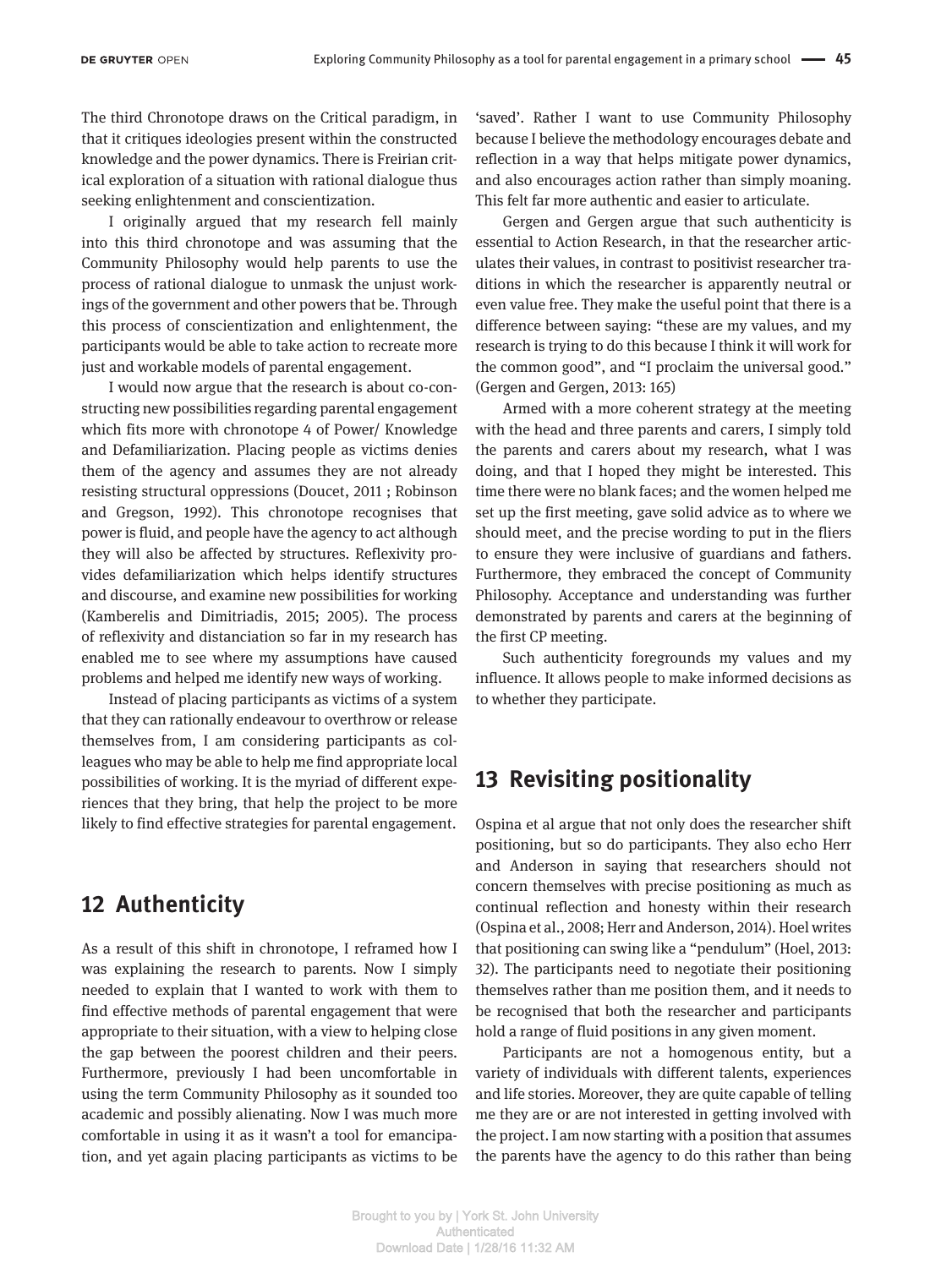victims of the system. However, I am still recognising that there needs to be a critique of power relationships, structures and systems that may inhibit or even shape such agency at times (Kamberelis and Dimitriadis, 2005). More importantly, however, I am not fixing participants into a dichotomy of agents or victims, but that there is ability to be one, the other or both. This moves further away from me directly influencing participants, but rather working with them together on a project in which we might all have influence.

#### **14 Conclusion**

The initial aim of this research project was to make a political intervention, in that it was problematizing the government's discourse on parental engagement. It was hoped that parents would take part in Community Philosophy, critique the discourse and design a more socially just plan. However I was assuming a certain lack of agency on behalf of the parents and that they needed to be conscientized. With the use of reflexive exercises, I realised that this was problematic in terms of how I was positioning participants, and not particularly ethical in terms of how I was influencing them. I was also denying their influence.

The research has now shifted in its aim, albeit subtly. Whilst there is still a place for critical thought and questioning of power relations, the starting assumption is that participants and I will work together to create new possibilities in parental engagement. This act in itself is political; collectively exploring the current discourse that often assumes lack of agency on behalf of parents and seeks to individualise parents.

The emphasis is now on the agentic co-construction of knowledge, rather than the transformation of participants. This is not to deny that transformation will occur. However I am no longer hoping for participants to be transformed through conscientization; from a false consciousness to enlightenment. Rather I understand transformation as a continual process of change that affects both myself, individual participants and the group of participants as a whole. Transformation may be seen in other ways too, in terms of new understandings/ forms of parental engagement in the school and community, and as the result of other actions.

My initial desire to use the term Participatory Action Research was out of a need to underscore the involvement of participants in the research. However I now understand it to mean the participation of myself and participants in the process of reflection, co-construction of knowledge,

action and change. Furthermore the use of term of Critical Participatory Action Research was to highlight a collective critique of an oppressive system; now I would understand it to mean critiquing how we are positioned in the world around us, and how we as actors negotiate the different discourses in the world.

#### **References**

- [1] Adams, R. and Perraudin, F. (2015). Education Bill to Close Loopholes' Blocking Academies Expansion. The Guardian. London, UK: Guardian Media Group. [http://www.theguardian.](http://www.theguardian.com/education/2015/jun/03/education-bill-loopholes-academies-schools) [com/education/2015/jun/03/education-bill-loopholes](http://www.theguardian.com/education/2015/jun/03/education-bill-loopholes-academies-schools)[academies-schools](http://www.theguardian.com/education/2015/jun/03/education-bill-loopholes-academies-schools) (Accessed 6th October 2015)
- [2] Benhabib, S. (1996). Democracy and Difference: Contesting the Boundaries of the Political, Princeton, USA: Princeton University Press.
- [3] Bolton, G. (2010). Reflective Practice: Writing and Professional Development, London, UK: Sage.
- [4] Denzin, N. K. (2010). The Qualitative Manifesto, a Call to Arms, Walnut Creek, USA: Left Coast Press Inc.
- [5] Department for Children, Schools and Families. (2008). The Impact of Parental Involvement on Children's Education. London, UK: Crown Copyright.
- [6] Department for Children, Schools and Families. (2009a). The Extra Mile (Secondary) Achieving Success with Pupils from Deprived Communities. Nottingham, UK: DCSF Publications.
- [7] Department for Children, Schools and Families. (2009b). Breaking the Link Betwen Disadvantage and Low Attainment: Everyone's Business. Nottingham, UK: DCSF Publications.
- [8] Department for Education. (2011). Pisa 2009 Study: How Big Is the Gap? A Comparison of Pupil Attainment in England with the Top-Performing Countries. London, UK. Crown Copyright
- [9] Department of Education. (2015). The Constitution of Governing Bodies of Maintained Schools. Statutory Guidance for Governing Bodies of Maintained Schools and Local Authorities in England. London, UK: Crown Copyright.
- [10] Desforges, C. and Abouchaar, A. (2003). The Impact of Parental Involvement, Parental Support and Family Education on Pupil Achievement and Adjustment : A Review of Literature, Nottingham, UK: Department for Education and Skills. [http://bgfl.org/bgfl/custom/files\\_uploaded/uploaded\\_](http://bgfl.org/bgfl/custom/files_uploaded/uploaded_resources/18617/desforges.pdf) [resources/18617/desforges.pdf](http://bgfl.org/bgfl/custom/files_uploaded/uploaded_resources/18617/desforges.pdf) (Accessed 6th October 2015)
- [11] Dewey, J. (1916). Democracy and Education, London, UK: The Free Press.
- [12] Doucet, F. (2011). (Re)Constructing Home and School: Immigrant Parents, Agency, and the (Un)Desirability of Bridging Multiple Worlds. Teachers College Record 112: 2705-2738.
- [13] Dyson A, Goldrick S, Jones L, Kerr, K. (2010). Equity in Education: Creating a Fairer Education System. Manchester, UK: Centre for Equity in Education,University of Manchester [http://www.seed.manchester.ac.uk/medialibrary/Education/](http://www.seed.manchester.ac.uk/medialibrary/Education/research/cee/publications/equity_in_education.pdf) [research/cee/publications/equity\\_in\\_education.pdf](http://www.seed.manchester.ac.uk/medialibrary/Education/research/cee/publications/equity_in_education.pdf) (Accessed 15th July 2015)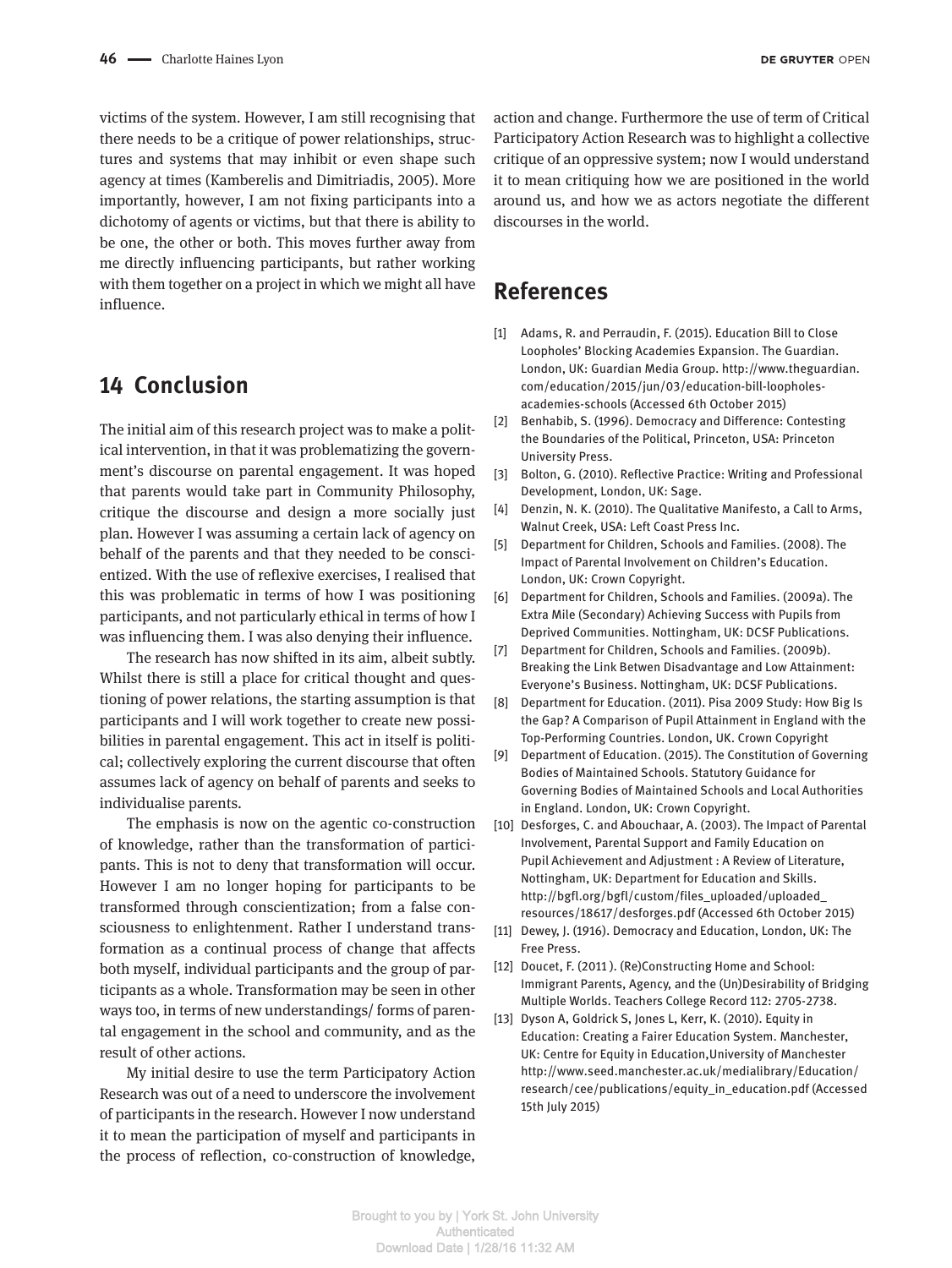- [14] Evans, J. (2012). Connected Communities Philosophical Communities. London, UK: Queen Mary, University of London, Arts and Research Council.
- [15] Elliot, J. (Action Research for Educational Change. Buckingham, UK: Open University Press.
- [16] Fals Borda, O. (2006). The North-South Convergence: A 30-Year First-Person Assessment of PAR. Action Research 4: 351-358.
- [17] Fals Borda, O. (2013). Action Research in the Convergence of Disciplines. International Journal of Action Research 9: 155-167.
- [18] Field, F. (2010). The Foundation Years: Preventing Poor Children Becoming Poor Adults. London, UK: HM Government. [http://](http://webarchive.nationalarchives.gov.uk/20110120090128/http://povertyreview.independent.gov.uk/media/20254/poverty-report.pdf) [webarchive.nationalarchives.gov.uk/20110120090128/http://](http://webarchive.nationalarchives.gov.uk/20110120090128/http://povertyreview.independent.gov.uk/media/20254/poverty-report.pdf) [povertyreview.independent.gov.uk/media/20254/poverty](http://webarchive.nationalarchives.gov.uk/20110120090128/http://povertyreview.independent.gov.uk/media/20254/poverty-report.pdf)[report.pdf](http://webarchive.nationalarchives.gov.uk/20110120090128/http://povertyreview.independent.gov.uk/media/20254/poverty-report.pdf) (Accessed 6th October 2015)
- [19] Freire, P. (1972). Pedagogy of the Oppressed, Harmondsworth, UK: Penguin Books.
- [20] Freire, P. (1982). Creating Alternative Research Methods; Learning to Do It by Doing It. In: Hall B. L., Arthur G. and Rajesh T. (eds) Creating Knowledge : A Monopoly? (pp29-40). New Delhi, India: Society for Participatory Research in Asia.
- [21] Gergen, K. and Gergen, M. (2013). Social Construction and Research as Action. In: Reason P. and Bradbury H. (Eds.) Handbook of Action Research(pp159-171). 2nd Paperback ed. California, USA: Sage.
- [22] Goodall, J., Vorhaus, J., Carpentieri, J., Brooks, G., Akerman, R. and Harris, A. (2011). Review of Best Practice in Parental Engagement. London, UK: Department for Education.
- [23] Greenwood, D. J. and Levin, M. (1998). Introduction to Action Research: Social Research for Social Change. London, UK: Sage Publications.
- [24] H M Government. (2011). Opening Doors, Breaking Barriers: A Strategy for Social Mobility. London, UK: Cabinet Office.
- [25] Hartas, D. (2012). The Achievement Gap: Are Parents or Politicians Responsible. Bera Insights Autumn 2012.
- [26] Herr, K. and Anderson, G. (2014). The Action Research Dissertation : A Guide for Students and Faculty, London: Sage.
- [27] Hoel, N. (2013). Embodying the Field: A Researcher's Reflections on Power Dynamics, Positionality and the Nature of Research Relationships. Fieldwork in Religion 8: 27-49.
- [28] Jones, O. (2015). Don't Let the Tories Steal Aspiration -We on the Left Must Claim It. The Guardian. London, UK: Guardian Media Group. [http://www.theguardian.com/](http://www.theguardian.com/commentisfree/2015/may/12/tories-aspiration-labour-ambition-conservatives) [commentisfree/2015/may/12/tories-aspiration-labour](http://www.theguardian.com/commentisfree/2015/may/12/tories-aspiration-labour-ambition-conservatives)[ambition-conservatives](http://www.theguardian.com/commentisfree/2015/may/12/tories-aspiration-labour-ambition-conservatives) (Accessed 6th October 2015)
- [29] Kamberelis, G. and Dimitriadis, G. (2005). Qualitative Inquiry, Approaches to Language and Literacy Research, New York, USA: Teachers College Press.
- [30] Kamberelis, G. and Dimitriadis, G. (2015). Chronotopes of Human Science Inquiry. In: Denzin N. K. and Giardina M. D. (eds) Qualitative Inquiry-Past, Present, and Future: A Critical Reader. Walnut Creek, USA: Left Coast Press, 41-68.
- [31] Kemmis, S. and McTaggart, R. (2008). Participatory Action Research, Communicative Action and the Public Sphere. In: Denzin N. K. and Lincoln Y. S. (Eds.) Strategies of Qualitative Inquiry pp(271-330). 3rd ed. London, UK: Sage Publications,.
- [32] Kemmis, S., McTaggart, R. and Nixon, R. (2014). The Action Research Planner : Doing Critical Participatory Action Research, London, UK: Springer.
- [33] Koshy, V. (2009). Action Research for Improving Educational Practice: A Step-by-Step Guide. Sage Publications Ltd.
- [34] Lipman, M. (2011). Philosophy for Children: Some Assumptions and Implications. Ethics in Progress Quarterly 2.
- [35] McClain, M. (2010). Parental Agency in Educational Decision Making: A Mexican American Example. Teachers College Record 112 (12), 3074-3101.
- [36] Milburn, A. (2014). State of the Nation 2014. London: Social Mobility and Child Poverty Commission.
- [37] Mongon, D. (2013). Educational Attainment: White British Students from Low Income Backgrounds. London, UK: OFSTED. [http://webarchive.nationalarchives.gov.uk/20141124154759/](http://webarchive.nationalarchives.gov.uk/20141124154759/http://www.ofsted.gov.uk/resources/access-and-achievement-background-papers) [http://www.ofsted.gov.uk/resources/access-and-achievement](http://webarchive.nationalarchives.gov.uk/20141124154759/http://www.ofsted.gov.uk/resources/access-and-achievement-background-papers)[background-papers](http://webarchive.nationalarchives.gov.uk/20141124154759/http://www.ofsted.gov.uk/resources/access-and-achievement-background-papers) (Accessed 6th October 2015)
- [38] OECD. (2010). Pisa 2009 Results: Overcoming Social Background – Equity in Learning Opportunities and Outcomes (Volume II). <http://dx.doi.org/10.1787/9789264091504-en> (Accessed 6th October 2015)
- [39] OFSTED. (2013). Unseen Children: Access and Achievement 20 Years On. London: OFSTED. [https://www.gov.uk/government/](https://www.gov.uk/government/publications/unseen-children-access-and-achievement-20-years-on) [publications/unseen-children-access-and-achievement-20](https://www.gov.uk/government/publications/unseen-children-access-and-achievement-20-years-on) [years-on](https://www.gov.uk/government/publications/unseen-children-access-and-achievement-20-years-on) (Accessed 6th October 2015)
- [40] Opie, C. and Sikes, P. J. (2004). Doing Educational Research: A Guide to First-Time Researchers. London, UK: Sage Publications.
- [41] Ospina, S., Dodge, J., Foldy, E. and Hofmann-Pinilla, A. (2008). Taking the Action Turn: Lessons from Bringing Participation to Qualitative Research. In: Reason P. and Bradbury H. (Eds.) The Sage Handbook of Action Research: Participative Inquiry and Practice (pp 420-434). 2nd ed. London, UK: SAGE,
- [42] Perry, E. and Francis, B. (2010). The Social Class Gap for Educational Achievement: A Review of the Literature. London, UK: RSA Projects.
- [43] Reason, P. and Bradbury, H.(Eds.) (2008). The Sage Handbook of Action Research: Participative Inquiry and Practice. London, UK: SAGE.
- [44] Reay, D. (2006). The Zombie Stalking English Schools: Social Class and Educational Inequality. British Journal of Educational Studies 54: 288-307.
- [45] Reay, D. (2008). Tony Blair, the Promotion of the "Active" Educational Citizen, and Middle-Class Hegemony. Oxford Review of Education 34: 639-650.
- [46] Reay, D. (2012). What Would a Socially Just Education System Look Like?, London, UK: Studies Centre for Labour Studies, [http://classonline.org.uk/docs/2012\\_Diane\\_Reay\\_-\\_a\\_](http://classonline.org.uk/docs/2012_Diane_Reay_-_a_socially_just_education_system) [socially\\_just\\_education\\_system](http://classonline.org.uk/docs/2012_Diane_Reay_-_a_socially_just_education_system). (Accessed 15th July 2015)
- [47] Reznitskaya, A. (2012). Dialogic Teaching: Rethinking Language Use During Literature Discussions. The Reading Teacher., 65:7:446-456.
- [48] Robinson, F. and Gregson, N. (1992). The 'Underclass': A Class Apart? Critical Social Policy 12: 38-51.
- [49] SAPERE. (2015). Community Philosophy. [http://www.sapere.](http://www.sapere.org.uk/Default.aspx?tabid=102) [org.uk/Default.aspx?tabid=102](http://www.sapere.org.uk/Default.aspx?tabid=102) (Accessed 6th October 2015)
- [50] Save the Children Fund. (2012). Closing the Achievement Gap in England's Secondary Schools. London: Save the Children.
- [51] Social Mobility and Child Poverty Commission. (2014). How the Key Players Outside Central Government Can Tackle Child Poverty and Promote Social Mobility. London: SMCPC. [https://www.gov.uk/government/publications/](https://www.gov.uk/government/publications/how-the-key-players-outside-central-government-can-tackle-child-poverty-and-promote-social-mobility) [how-the-key-players-outside-central-government-can-tackle](https://www.gov.uk/government/publications/how-the-key-players-outside-central-government-can-tackle-child-poverty-and-promote-social-mobility)[child-poverty-and-promote-social-mobility](https://www.gov.uk/government/publications/how-the-key-players-outside-central-government-can-tackle-child-poverty-and-promote-social-mobility) (Accessed 6th October 2015)